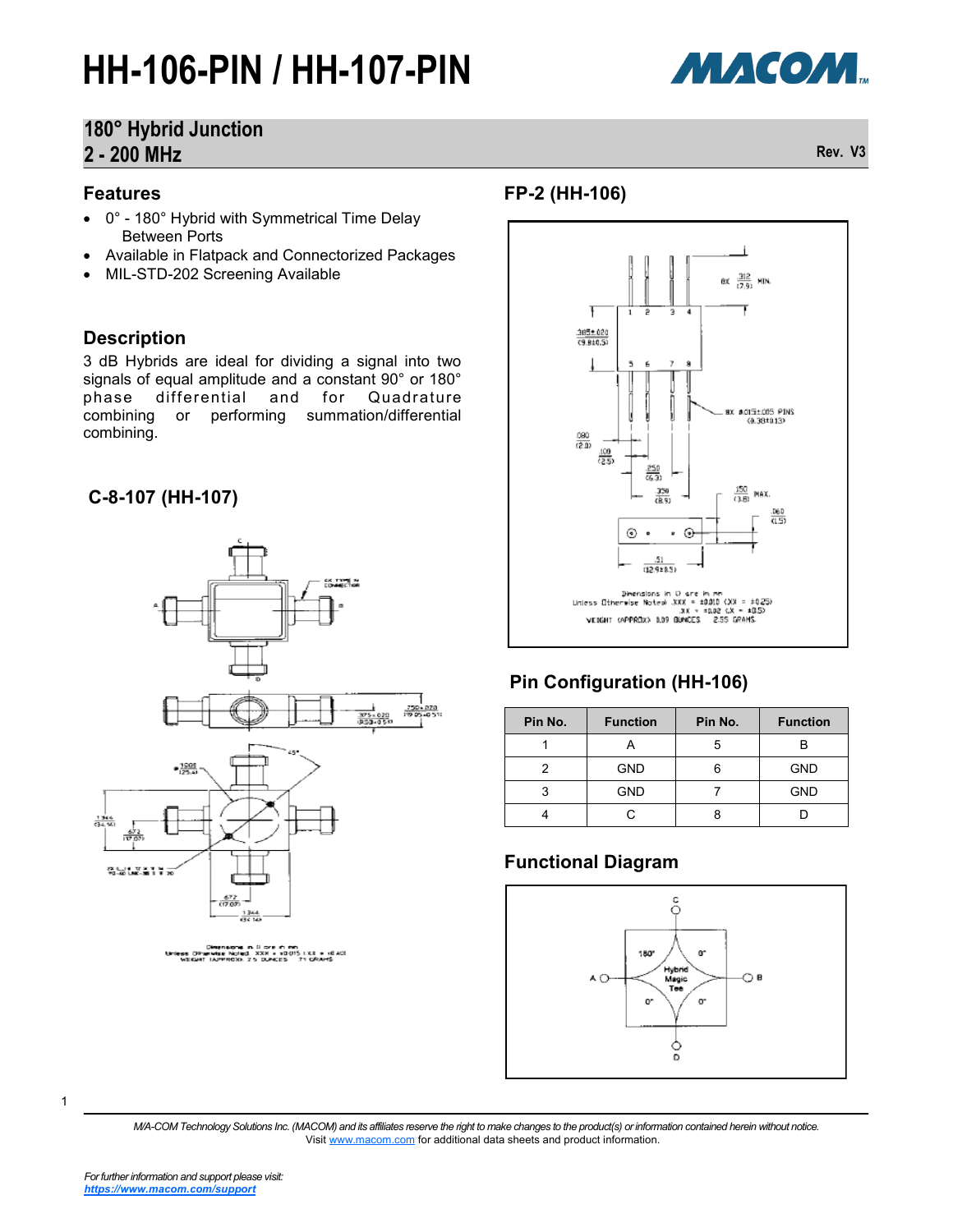# **HH-106-PIN / HH-107-PIN**



## **180° Hybrid Junction 2 - 200 MHz Rev. V3**

# Electrical Specifications<sup>1</sup>:  $T_A = -55^{\circ}C$  to  $+85^{\circ}C$

| <b>Parameter</b>      | <b>Test Conditions</b> | Frequency                                                | <b>Units</b>         | <b>Min</b>           | <b>Typ</b> | <b>Max</b>     |
|-----------------------|------------------------|----------------------------------------------------------|----------------------|----------------------|------------|----------------|
| <b>Insertion Loss</b> | Less Coupling          | 2 - 200 MHz                                              | dB                   |                      |            | 1.0            |
| <b>Isolation</b>      | $A - B$<br>$C - D$     | 2 - 200 MHz<br>$5 - 50$ MHz<br>2 - 200 MHz<br>5 - 50 MHz | dB<br>dB<br>dB<br>dB | 25<br>30<br>30<br>35 |            |                |
| Amplitude Balance     |                        | 2 - 200 MHz                                              | dB                   |                      |            | 0.3            |
| <b>VSWR</b>           |                        | 2 - 200 MHz<br>5 - 50 MHz                                | Ratio<br>Ratio       |                      |            | 1.5:1<br>1.3:1 |
| Phase Balance         |                        | 2 - 200 MHz                                              | $\circ$              |                      |            | 3              |
| Impedance             |                        | 2 - 200 MHz                                              | Ohms                 |                      | 50         |                |
| Input Power           |                        | 2 - 200 MHz                                              | Watts                |                      |            |                |

1. All specifications apply with 50 ohm source and load impedance.

### **Typical Performance Curves**





**VSWR** 



## **Ordering Information**

| <b>Part Number</b> | Package   |  |  |
|--------------------|-----------|--|--|
| <b>HH-106 PIN</b>  | FP-2      |  |  |
| <b>HH-107 BNC</b>  | $C-8-107$ |  |  |
| <b>HH-107 SMA</b>  | $C-8-107$ |  |  |

2

*M/A-COM Technology Solutions Inc. (MACOM) and its affiliates reserve the right to make changes to the product(s) or information contained herein without notice.*  Visit [www.macom.com](http://www.macom.com/) for additional data sheets and product information.